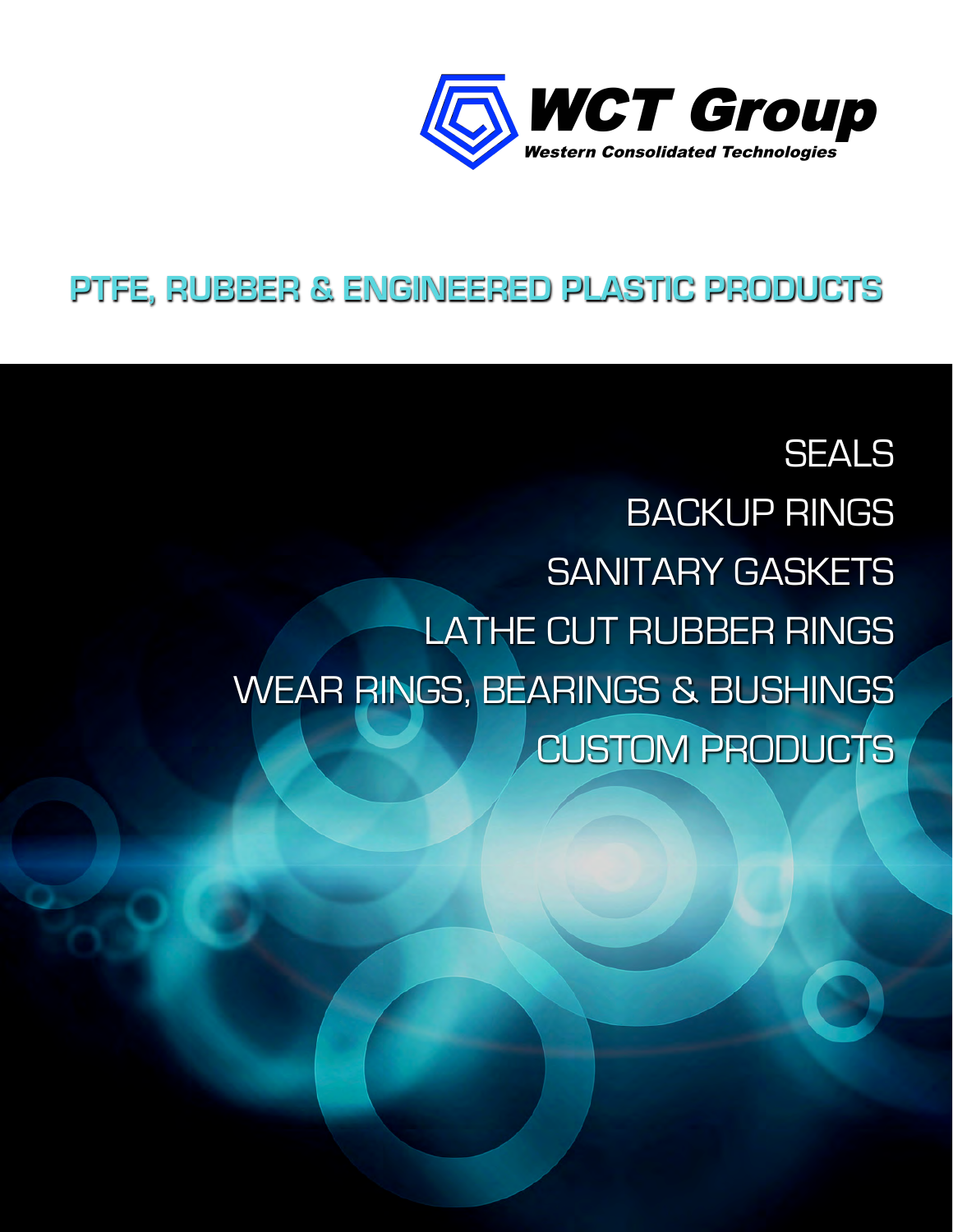#### **PRODUCT**

## SEALS

*Ball Valve Seats Butterfly Valve Seats Valve Stem Seats Spring Energized Seals*





## BACKUP RINGS

*Solid Split Spiral*



# SANITARY GASKETS

*PTFE*

*Filled PTFE*

*Custom Materials*

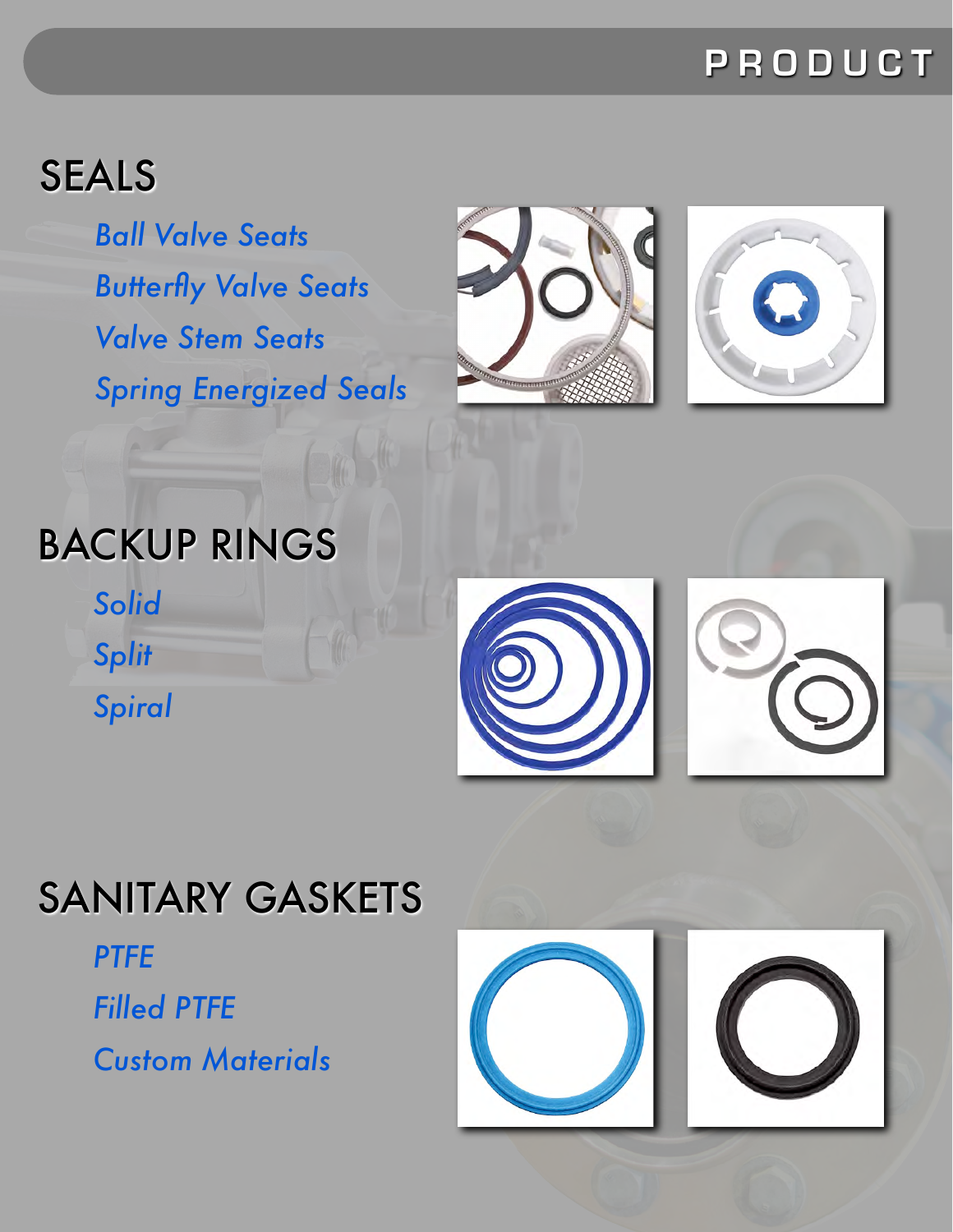#### **SOLUTIONS**

#### LATHE CUT RUBBER RINGS

*Brake Caliper Seals Appliance Belts Washers / Gaskets Seal Energizers*



## WEAR RINGS, BEARINGS & BUSHINGS

*PTFE Filled PTFE Engineered Plastics*



# CUSTOM PRODUCTS

*Build to Print Material as Required Engineering Assistance*